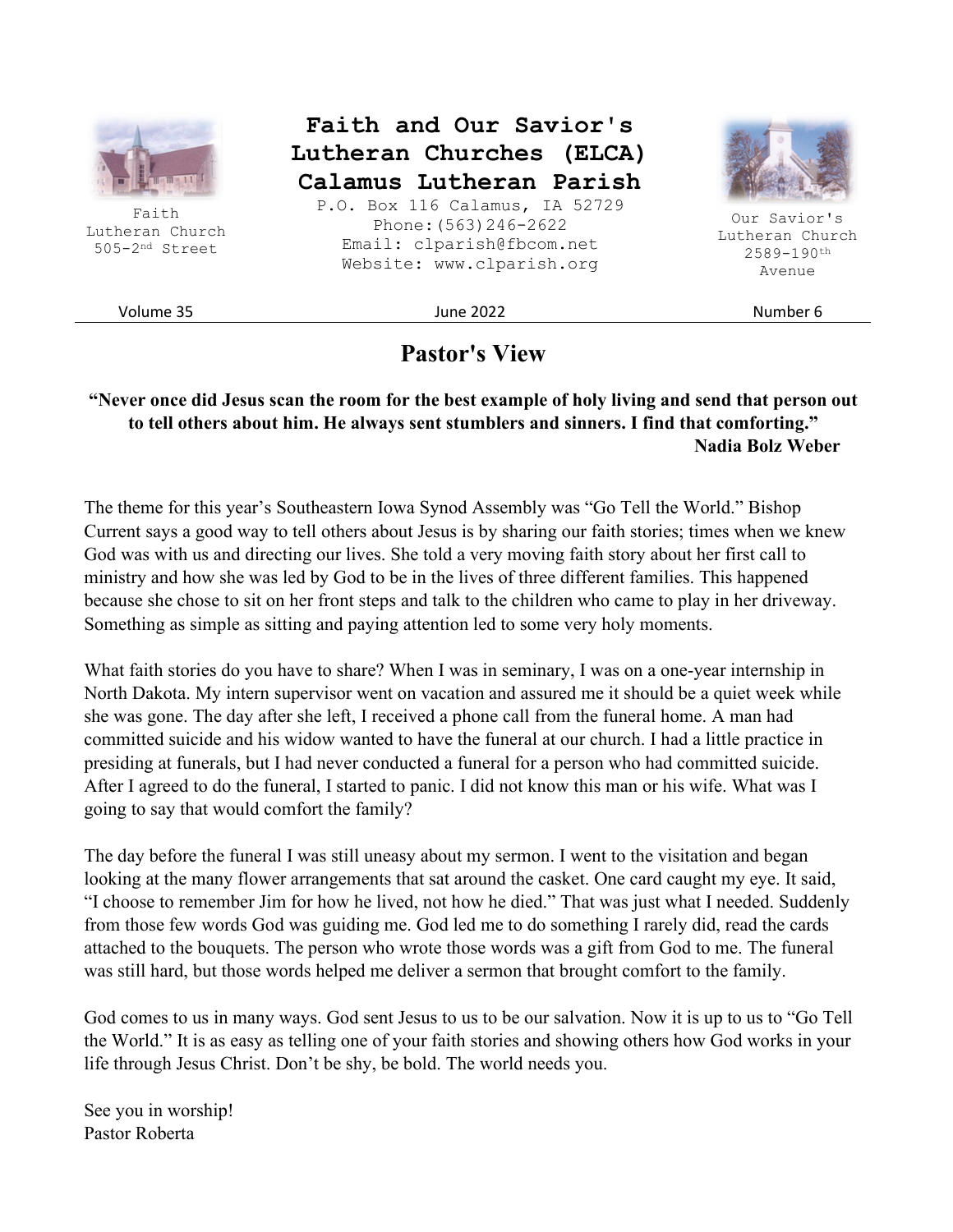

## **Affirmation of Baptism**



The following will affirm their faith on Sunday, June 5, at 10:00 a.m. at Our Savior's: Dalton Will (St. John, Bliedorn) Macailah Jacobsen (Our Savior's) Alex Rickertsen (Faith) Kalloway Whitman (Faith)

May God continue to bless you on your faith journey!

A reception following the service will be held in the fellowship hall at Our Savior's.

> **Summer Worship Schedule June 12 – August 28**



8:00 a.m. Worship – Faith (outdoors) 9:30 a.m. Worship – Our Savior's (indoors)

## **Faith Outside Services: June 12, 19, 26**

- \* Outdoor worship will be held in the church parking lot or a shaded area.
- \* Bring a lawn chair or sit in your vehicle.
- \* An offering plate will be present, but not passed.
- \* If it rains, the service will be inside.

#### **Naomi Circle Bible Study**

Wednesday, June 8 10:00 a.m. at Diane Christensen's home



*Crafted in Christ* by Katie Hines-Shah Session 1 of a 3-month summer study that uses the concept of quilting to explore themes of community and sabbath. May/June issue of *Gather* magazine (pages 36 - 41)

**Annual Grill-Out** – noon on Sunday, June 12, at Grau's House (1658-257<sup>th</sup> Street, Calamus).  $6<sup>th</sup>$  to  $12<sup>th</sup>$  grade youth and their families are invited to celebrate the end of school, say good-bye to our seniors, and welcome the incoming 7<sup>th</sup> graders. Meat and beverages will be supplied. Please bring a dish to share and be ready to play yard games!!!

## **Noisy Offering – Sunday, June 19**

The 2022 recipient of the Noisy Offerings is ELCA World Hunger.



**Baptisms** 

Hayden James Henning, son of Joe Henning and Ashley Erhart, was baptized at Our Savior's Church on Sunday, May 15. Hayden's sponsors are Kellie Classen and Zach Hintz.



Caycee Jan Christensen, daughter of Mitchel and Melissa Christensen, was baptized into Faith Church on Sunday, May 29, at Our Savior's. Caycee's sponsors are Ryan and Lori Heilig.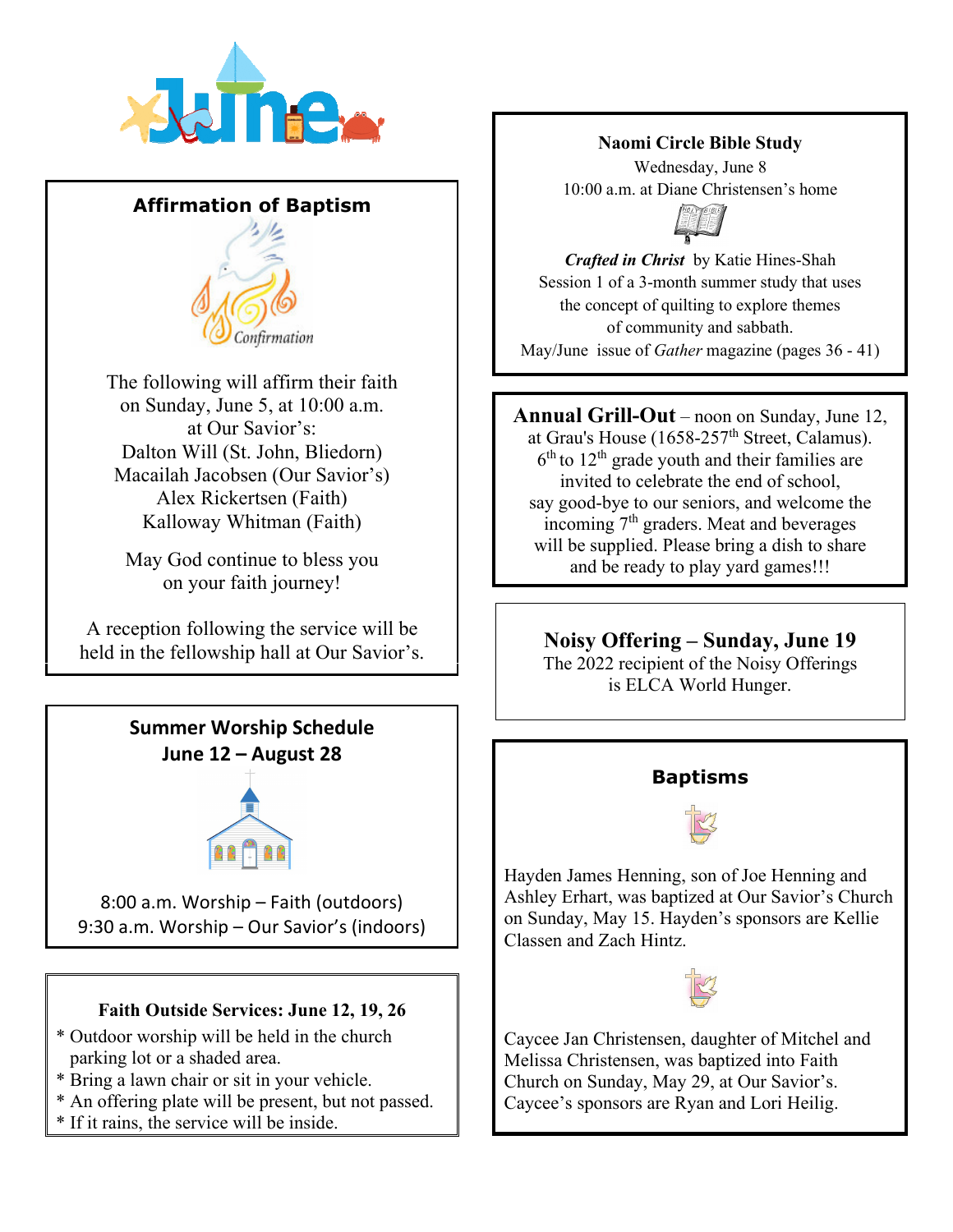

## **~ Joint Council ~**

**Present:** Pastor Roberta Pierce; Our Savior's: Deb Detlefs, Amy Glover, Mary Timmerman; Faith: Larry Schau, Hal Shelton, Ashley Steffens, Mark Witte; Visitor: Jason Bousselot

#### **Pastor's Report:**

Monday Bible School is going well.

#### **Worship Committee:**

 $\triangleright$  Immanuel Lutheran Church of Clinton is closing and has items they wish to donate to area churches.

#### **Feeding the Children:**

 $\triangleright$  Spent \$18.30 this month

#### **Old Business:** None

#### **New Business:**

- $\triangleright$  Job performance evaluation format approved.
- $\triangleright$  Pastoral candidate recommendation: Leah Holloway-Nilsen

## **~ Faith Council ~**

#### **Old Business:** None

#### **New Business:**

 $\triangleright$  Larry will inquire at local fire department about need for a K- class fire suppression fire extinguisher for the kitchen. A \$480 quote from CertaSite is good through June 10.

#### **~ Our Savior's Council ~ No Report**

#### **Next Meeting:**

 $\geq$  7:00 p.m. Thursday, June 16, at Our Savior's

> To contact Pastor Roberta, please use her cell phone number: **406-478-9518**

Please submit July newsletter items to the church office by June 20. Thanks for your cooperation!

## **Call Committee Report**

Six members of the Parish Coordinating Committee interviewed a full-time pastoral candidate on April 26. At the May joint council meeting, the PCC recommended that the candidate be considered for call to the Calamus Lutheran Parish. The joint council agreed and is recommending the call to the individual congregations.

The next step in the call process is a meetand-greet event.

All members of Faith and Our Savior's are encouraged to attend that meeting at 7:00 p.m. on Tuesday, June 7, at Our Savior's.

Leah Holloway-Nilsen will introduce herself and there will be time for questions and answers. Light refreshments will be served.

Special congregational meetings to vote on extending a call are set for Sunday, June 19, following 8:00 a.m. worship at Faith and 9:30 a.m. worship at Our Savior's.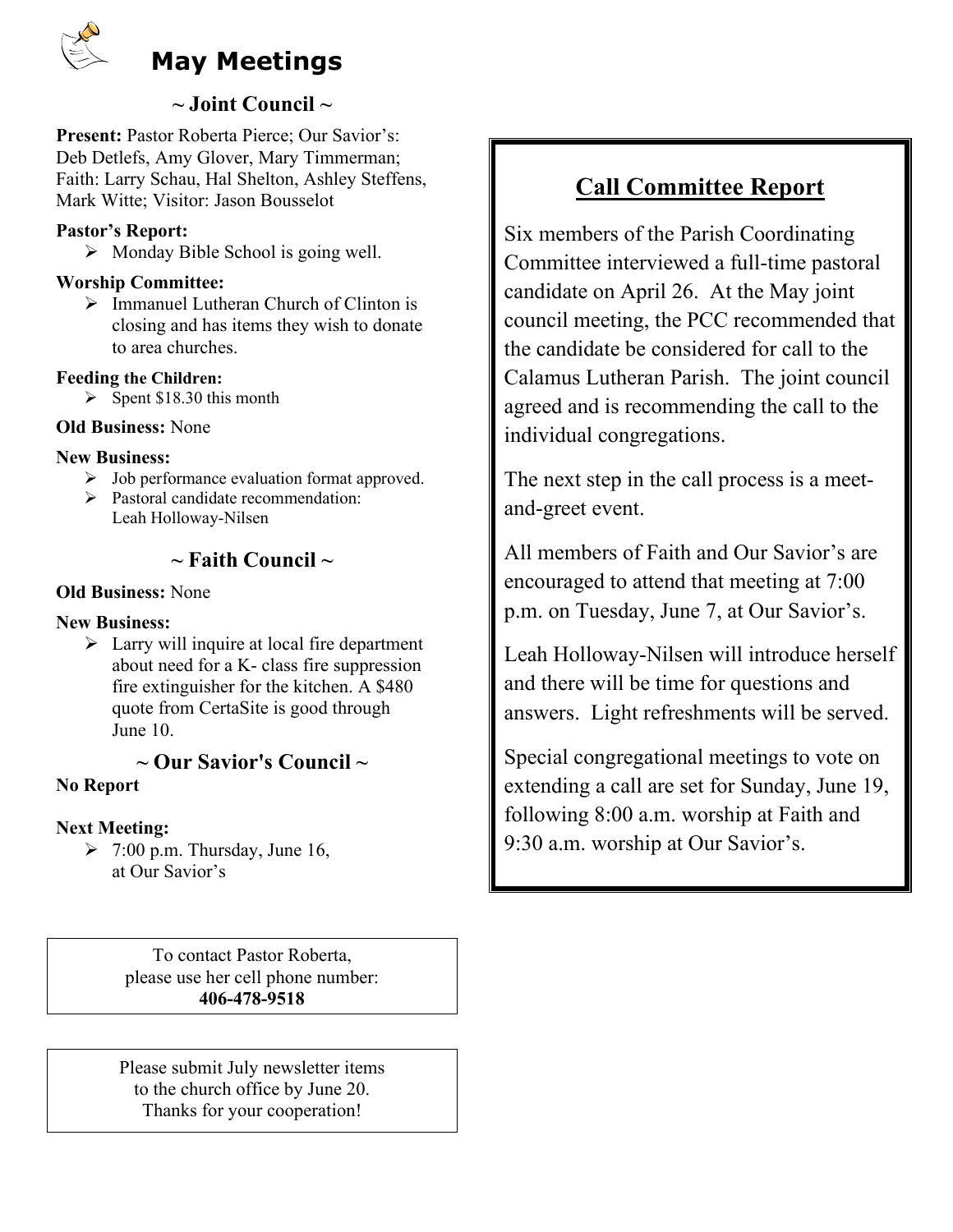## **MINISTERS for June 2022**

If you cannot do your task on the day assigned, it is your responsibility to trade with someone or to find your own substitute and notify the church office of the change.

#### **FAITH CHURCH**

**Ushers:**  Diane and Lonny Sievers

**Acolyte:**  Alena Wilhelm

**Altar Ministry:**  Marsha and Mark Witte

**Communion Assistant:**  Marsha Witte

#### **Lectors:**

June 5: Dirk Braet June 12: Annette Braet June 19: Sharyl Banowetz June 26: Marsha Witte

#### **OUR SAVIOR'S CHURCH**

**Usher:**  Joe Morehead

**Acolyte:**  Macailah Jacobsen

**Communion Assistant:**  David Burke

**Lectors:**  June 5: David Burke June 12: Amy Glover June 19: Eva and Rachel Burke June 26: Joe Morehead

**Cleaners:**  Jason Bousselot